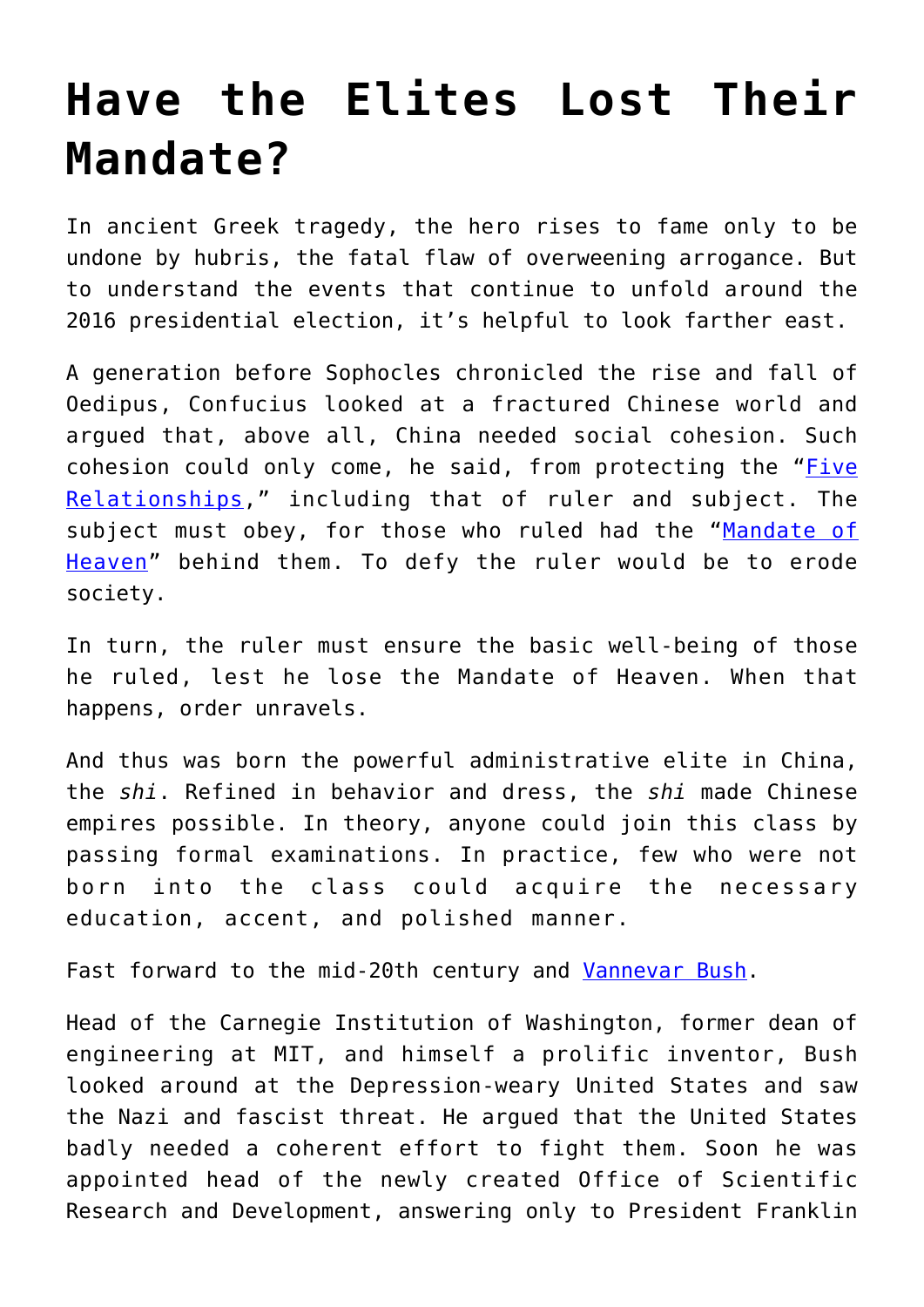D. Roosevelt himself.

Once installed, Bush launched multiple technology efforts to give the United States an advantage against the sophisticated German Wehrmacht and its industrial base. The results of his lab's efforts included radar, improved airplanes, and the [Manhattan Project](https://www.history.com/topics/world-war-ii/the-manhattan-project). When the war ended he pushed to continue extensive federal funding for research and development, including a new National Science Foundation.

While Bush was engineering an ever-growing post-World War II R&D funding apparatus, the uppermost elite of American society—our senior mandarins—were not idle. They built the international institutions that reshaped economic and geopolitical relationships. Bretton Woods and the International Monetary Fund. NATO. A vastly expanded United Nations, with a mission and bureaucracy to support it.

And thus a new American administrative elite, our very own *shi*, was born. It quickly sank roots deep into our public life. Vastly expanded government bureaucracies intertwined with universities and federal contractors, fueled by federal tax dollars.

At the very top, the grandchildren of the robber barons, the nth generation military leaders, and other senior elites continued to wield influence after the end of World War II and the rebuilding of Europe. Many served honorably in various public and military positions.

Then hubris struck, as hubris is wont to do.

Our elites believe they can engineer complex systems and institutions from the top, and thereby control national and global conditions. The uppermost elite congregates at Council on Foreign Relations events and the World Economic Forum in Davos. The *shi*, aided by their federal contractors and the universities, assume they can fix problems of all kinds.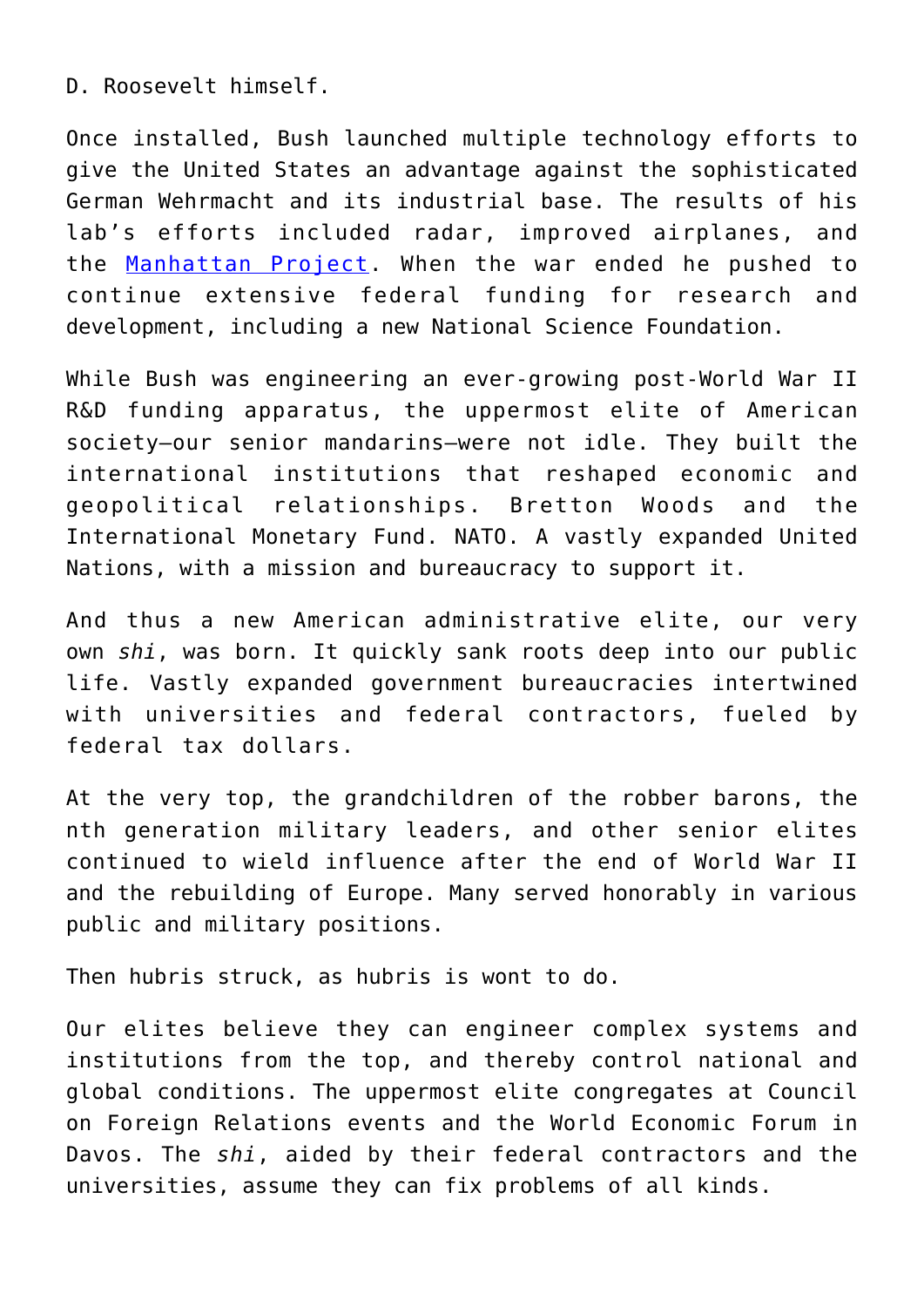But our tech-based systems have outgrown such deterministic control. They have become what are technically called "complex adaptive networks," systems of interdependence and interconnection so large and varied that they often respond to events in surprising ways even as we rely on them more and more.

Young people use AI facial recognition to log into their phones and buy things from online sites. Behind those purchases are deep networks: not only the cell phone system and the internet, but also a flow of raw materials to manufacturers and goods third-party warehouses, packaged by robots at Amazon or hand packed by artisans in another country, and delivered via a transportation system that would awe Vannevar Bush. Meanwhile funds flow across national boundaries and between banks, instantaneously and invisibly, in payment.

By far the deepest disruptions affecting us today are information tech-based. If central bankers increasingly find it difficult to control currency valuations and manage economic conditions, those whose power was based on their control of information and its flow to the public are facing even greater problems. Media that made the fatal choice of intentional bias. Universities, once the bastion of free inquiry, whose fervid attempts to control speech and thought rival anything George Orwell could have imagined.

Hardest hit are the most senior elites. The unravelling of their postwar structures and their failure to serve average citizens are increasingly evident. So too—fatally—is their deep identification with their peers transnationally.

Our elites have lost the Mandate of Heaven. Their hubris has dissolved the social compact they relied on, even as deeply disruptive new tech is emerging. AI-constructed videos that cannot be distinguished from live recordings. Future quantum computers able to decrypt all of the information in our